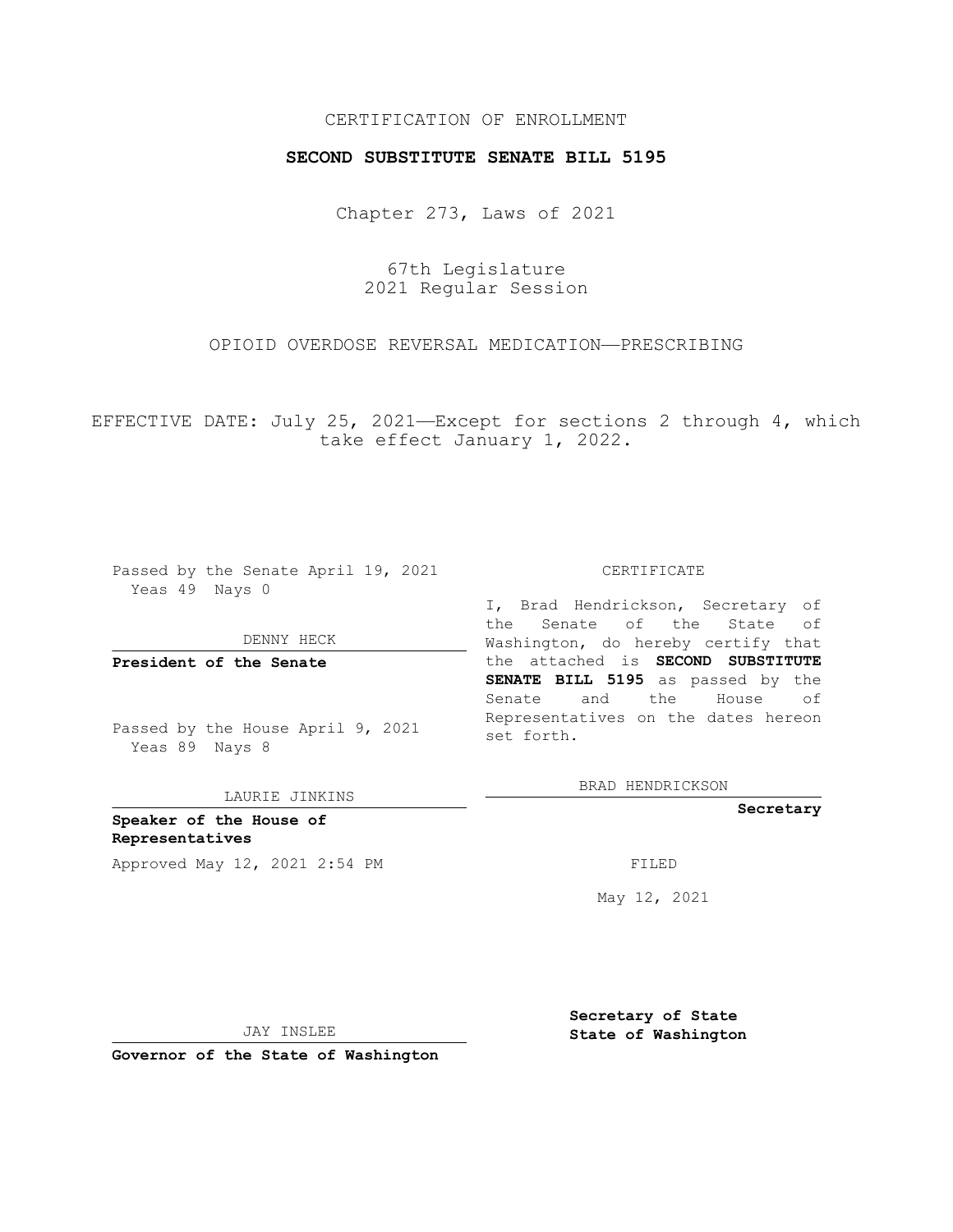### **SECOND SUBSTITUTE SENATE BILL 5195**

AS AMENDED BY THE HOUSE

Passed Legislature - 2021 Regular Session

# **State of Washington 67th Legislature 2021 Regular Session**

**By** Senate Ways & Means (originally sponsored by Senators Liias, Muzzall, Das, Dhingra, Nguyen, and Wilson, C.)

READ FIRST TIME 02/22/21.

 AN ACT Relating to opioid overdose reversal medication; amending RCW 70.41.480 and 39.26.125; adding a new section to chapter 70.41 3 RCW; adding a new section to chapter 71.24 RCW; adding new sections to chapter 74.09 RCW; adding new sections to chapter 70.14 RCW; adding a new section to chapter 41.05 RCW; adding a new section to chapter 48.43 RCW; creating new sections; and providing an effective 7 date.

8 BE IT ENACTED BY THE LEGISLATURE OF THE STATE OF WASHINGTON:

9 NEW SECTION. **Sec. 1.** (1) The legislature finds that:

10 (a) Opioid use disorder is a treatable brain disease from which 11 people recover;

12 (b) Individuals living with opioid use disorder are at high risk 13 for fatal overdose;

14 (c) Overdose deaths are preventable with lifesaving opioid 15 overdose reversal medications like naloxone;

16 (d) Just as individuals with life-threatening allergies should 17 carry an EpiPen, individuals with opioid use disorder should carry 18 opioid overdose reversal medication;

19 (e) There are 53,000 individuals in Washington enrolled in apple 20 health, Washington's medicaid program, that have a diagnosis of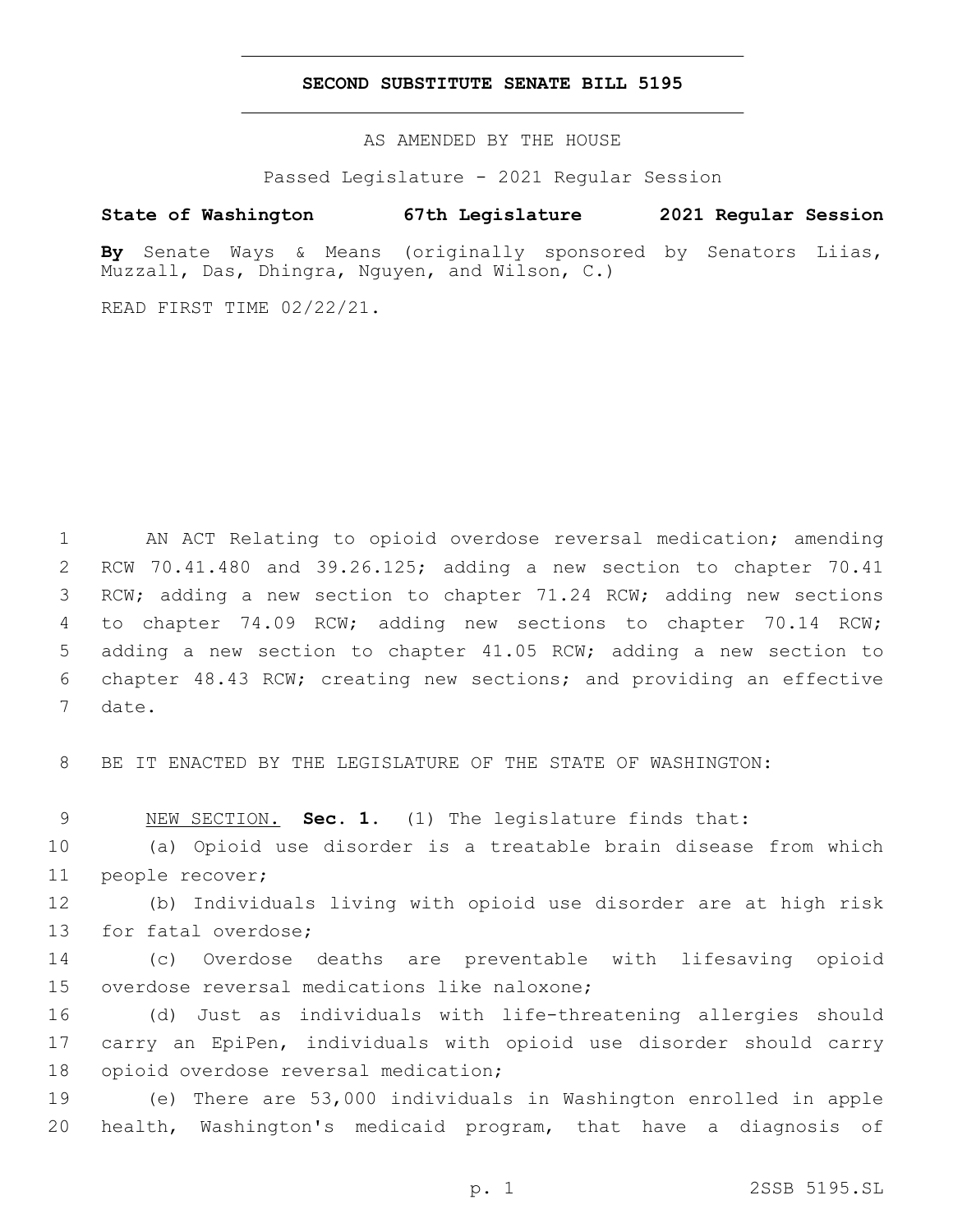opioid use disorder and yet there are alarmingly few medicaid claims for opioid overdose reversal medication; and2

 (f) Most of the opioid overdose reversal medication distributed in Washington is currently paid for with flexible federal and state dollars and distributed in bulk, rather than appropriately billed to a patient's insurance. Those finite flexible funds should instead be used for nonmedicaid eligible expenses or for opioid overdose reversal medication distributed in nonmedicaid eligible settings or to nonmedicaid eligible persons. The state's current methods for acquisition and distribution of opioid overdose reversal medication are not sustainable and insufficient to reach all Washingtonians 12 living with opioid use disorder.

 (2) Therefore, it is the intent of the legislature to increase access for all individuals with opioid use disorder to opioid overdose reversal medication so that if they experience an overdose, they will have a second chance. As long as there is breath, there is 17 hope for recovery.

 **Sec. 2.** RCW 70.41.480 and 2019 c 314 s 18 are each amended to 19 read as follows:

 (1) The legislature finds that high quality, safe, and compassionate health care services for patients of Washington state must be available at all times. The legislature further finds that there is a need for patients being released from hospital emergency departments to maintain access to emergency medications when community or hospital pharmacy services are not available, including medication for opioid overdose reversal and for the treatment for opioid use disorder as appropriate. It is the intent of the legislature to accomplish this objective by allowing practitioners with prescriptive authority to prescribe limited amounts of prepackaged emergency medications to patients being discharged from hospital emergency departments when access to community or outpatient hospital pharmacy services is not otherwise available.

 (2) A hospital may allow a practitioner to prescribe prepackaged emergency medications and allow a practitioner or a registered nurse licensed under chapter 18.79 RCW to distribute prepackaged emergency medications to patients being discharged from a hospital emergency 37 department in the following circumstances:

 (a) During times when community or outpatient hospital pharmacy services are not available within fifteen miles by road; or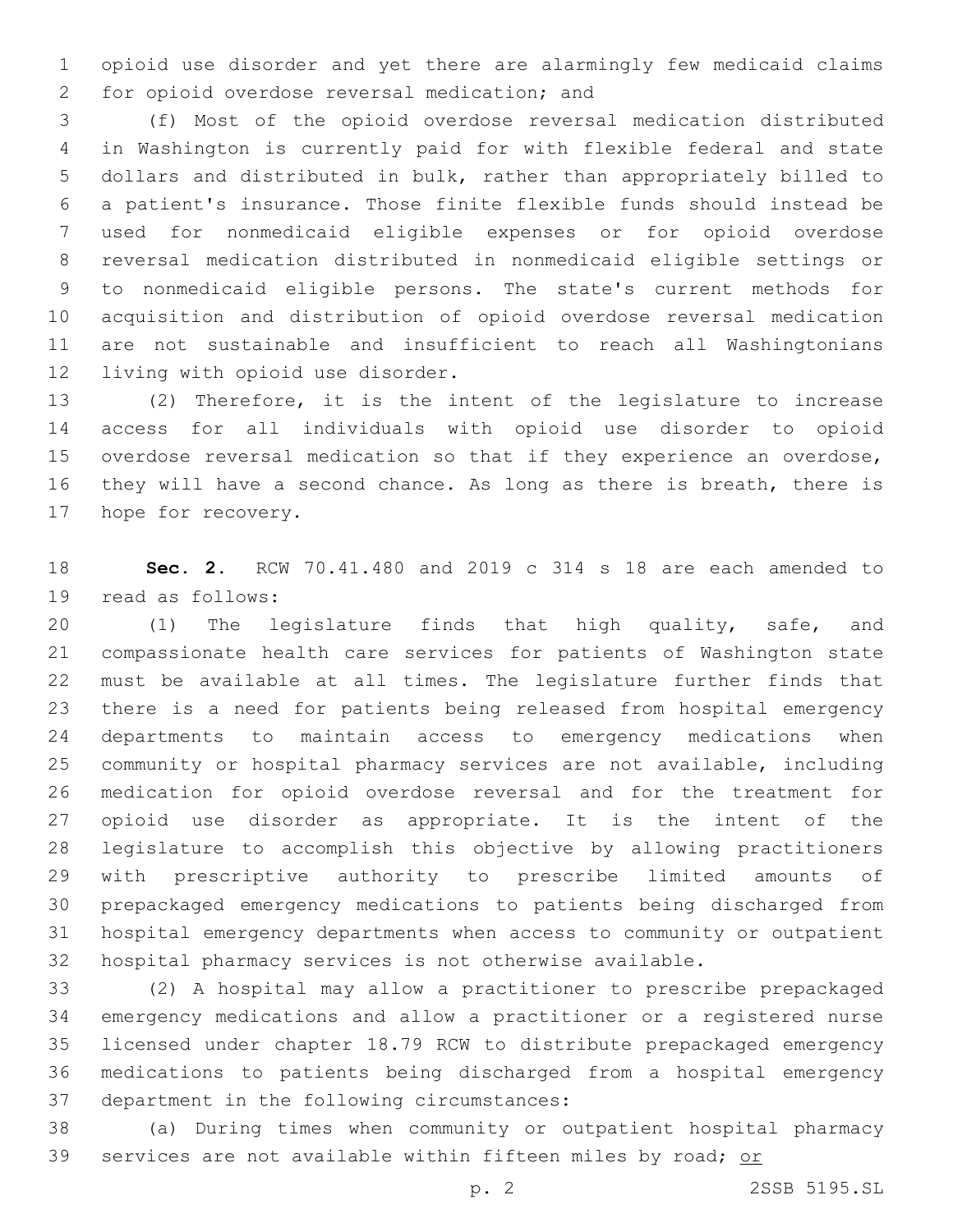(b) When, in the judgment of the practitioner and consistent with hospital policies and procedures, a patient has no reasonable ability 3 to reach the local community or outpatient pharmacy ( $(-e^+e^-)$ 

 (c) When, in the judgment of the practitioner and consistent with hospital policies and procedures, a patient is at risk of opioid overdose and the prepackaged emergency medication being distributed is an opioid overdose reversal medication. The labeling requirements of RCW 69.41.050 and 18.64.246 do not apply to opioid overdose reversal medications dispensed, distributed, or delivered pursuant to 10 a prescription, collaborative drug therapy agreement, standing order, 11 or protocol issued in accordance with this section. The individual or 12 entity that dispenses, distributes, or delivers an opioid overdose 13 reversal medication as authorized by this section must ensure that 14 directions for use are provided)).

 (3) A hospital may only allow this practice if: The director of the hospital pharmacy, in collaboration with appropriate hospital medical staff, develops policies and procedures regarding the 18 following:

 (a) Development of a list, preapproved by the pharmacy director, of the types of emergency medications to be prepackaged and 21 distributed:

 (b) Assurances that emergency medications to be prepackaged pursuant to this section are prepared by a pharmacist or under the supervision of a pharmacist licensed under chapter 18.64 RCW;

 (c) Development of specific criteria under which emergency prepackaged medications may be prescribed and distributed consistent 27 with the limitations of this section;

 (d) Assurances that any practitioner authorized to prescribe prepackaged emergency medication or any nurse authorized to distribute prepackaged emergency medication is trained on the types of medications available and the circumstances under which they may 32 be distributed:

 (e) Procedures to require practitioners intending to prescribe prepackaged emergency medications pursuant to this section to maintain a valid prescription either in writing or electronically in the patient's records prior to a medication being distributed to a 37 patient;

 (f) Establishment of a limit of no more than a forty-eight hour supply of emergency medication as the maximum to be dispensed to a patient, except when community or hospital pharmacy services will not

p. 3 2SSB 5195.SL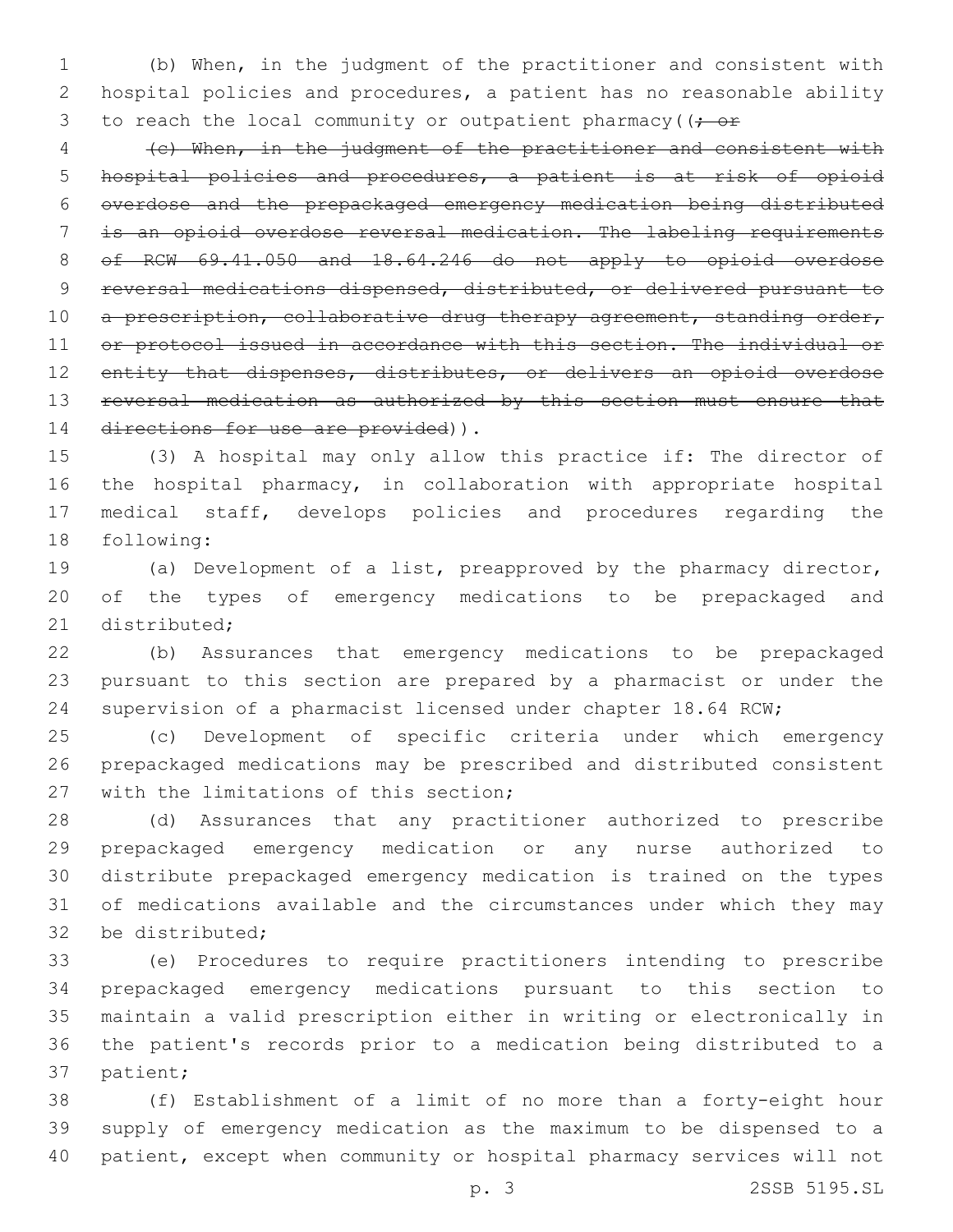be available within forty-eight hours. In no case may the policy allow a supply exceeding ninety-six hours be dispensed;

 (g) Assurances that prepackaged emergency medications will be kept in a secure location in or near the emergency department in such a manner as to preclude the necessity for entry into the pharmacy; and6

 (h) Assurances that nurses or practitioners will distribute prepackaged emergency medications to patients only after a practitioner has counseled the patient on the medication.

 (4) The delivery of a single dose of medication for immediate administration to the patient is not subject to the requirements of 12 this section.

 (5) Nothing in this section restricts the authority of a practitioner in a hospital emergency department to distribute opioid 15 overdose reversal medication under RCW 69.41.095.

 (6) A practitioner in a hospital emergency department must dispense or distribute opioid overdose reversal medication in compliance with section 3 of this act.

19 (7) For purposes of this section:

 (a) "Emergency medication" means any medication commonly prescribed to emergency department patients, including those drugs, substances or immediate precursors listed in schedules II through V 23 of the uniform controlled substances act, chapter 69.50 RCW, as now 24 or hereafter amended.

 (b) "Distribute" means the delivery of a drug or device other 26 than by administering or dispensing.

 (c) "Opioid overdose reversal medication" has the same meaning as provided in RCW 69.41.095.

 (d) "Practitioner" means any person duly authorized by law or rule in the state of Washington to prescribe drugs as defined in RCW 18.64.011(29).31

32 (((+d))) (e) "Nurse" means a registered nurse as defined in RCW 18.79.020.33

 NEW SECTION. **Sec. 3.** A new section is added to chapter 70.41 35 RCW to read as follows:

 (1) A hospital shall provide a person who presents to an emergency department with symptoms of an opioid overdose, opioid use disorder, or other adverse event related to opioid use with opioid overdose reversal medication upon discharge, unless the treating

p. 4 2SSB 5195.SL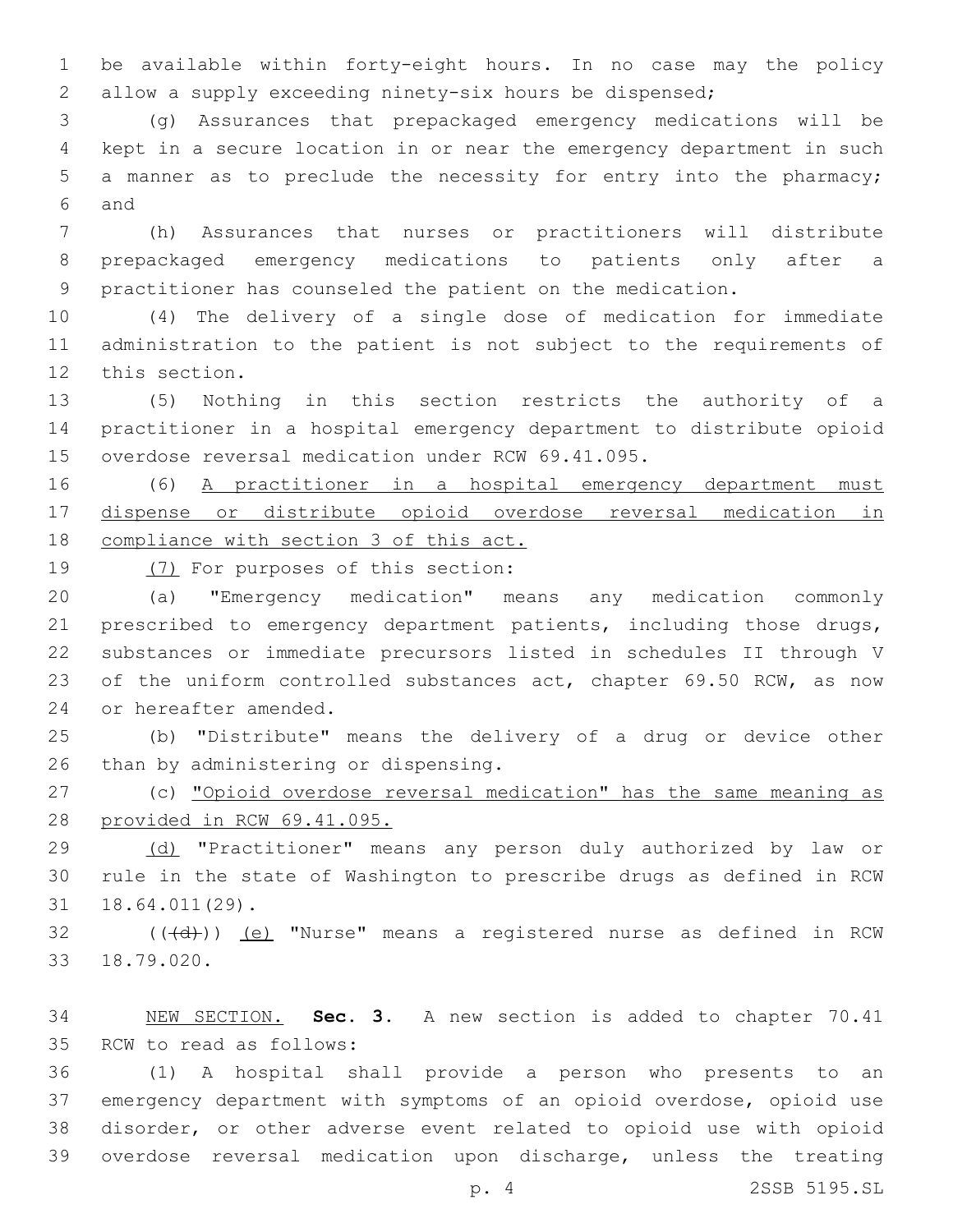practitioner determines in their clinical and professional judgment that dispensing or distributing opioid overdose reversal medication is not appropriate or the practitioner has confirmed that the patient already has opioid overdose reversal medication. If the hospital dispenses or distributes opioid overdose reversal medication it must 6 provide directions for use.

 (2) The opioid overdose reversal medication may be dispensed with 8 technology used to dispense medications.

 (3) A person who is provided opioid overdose reversal medication under this section must be provided information and resources about medication for opioid use disorder and harm reduction strategies and services which may be available, such as substance use disorder treatment services and substance use disorder peer counselors. This information should be available in all languages relevant to the 15 communities that the hospital serves.

 (4) The labeling requirements of RCW 69.41.050 and 18.64.246 do not apply to opioid overdose reversal medications dispensed or 18 distributed in accordance with this section.

 (5) Until the opioid overdose reversal medication bulk purchasing and distribution program established in section 7 of this act is 21 operational:

 (a) If the patient is enrolled in a medical assistance program under chapter 74.09 RCW, the hospital must bill the patient's medicaid benefit for the patient's opioid overdose reversal medication utilizing the appropriate billing codes established by the health care authority. This billing must be separate from and in addition to the payment for the other services provided during the 28 hospital visit.

 (b) If the patient has available health insurance coverage other than medical assistance under chapter 74.09 RCW, the hospital must bill the patient's health plan for the cost of the opioid overdose 32 reversal medication.

 (c) For patients who are not enrolled in medical assistance and do not have any other available insurance coverage, the hospital must bill the health care authority for the cost of the patient's opioid 36 overdose reversal medication.

 (6) This section does not prohibit a hospital from dispensing opioid overdose reversal medication to a patient at no cost to the patient out of the hospital's prepurchased supply.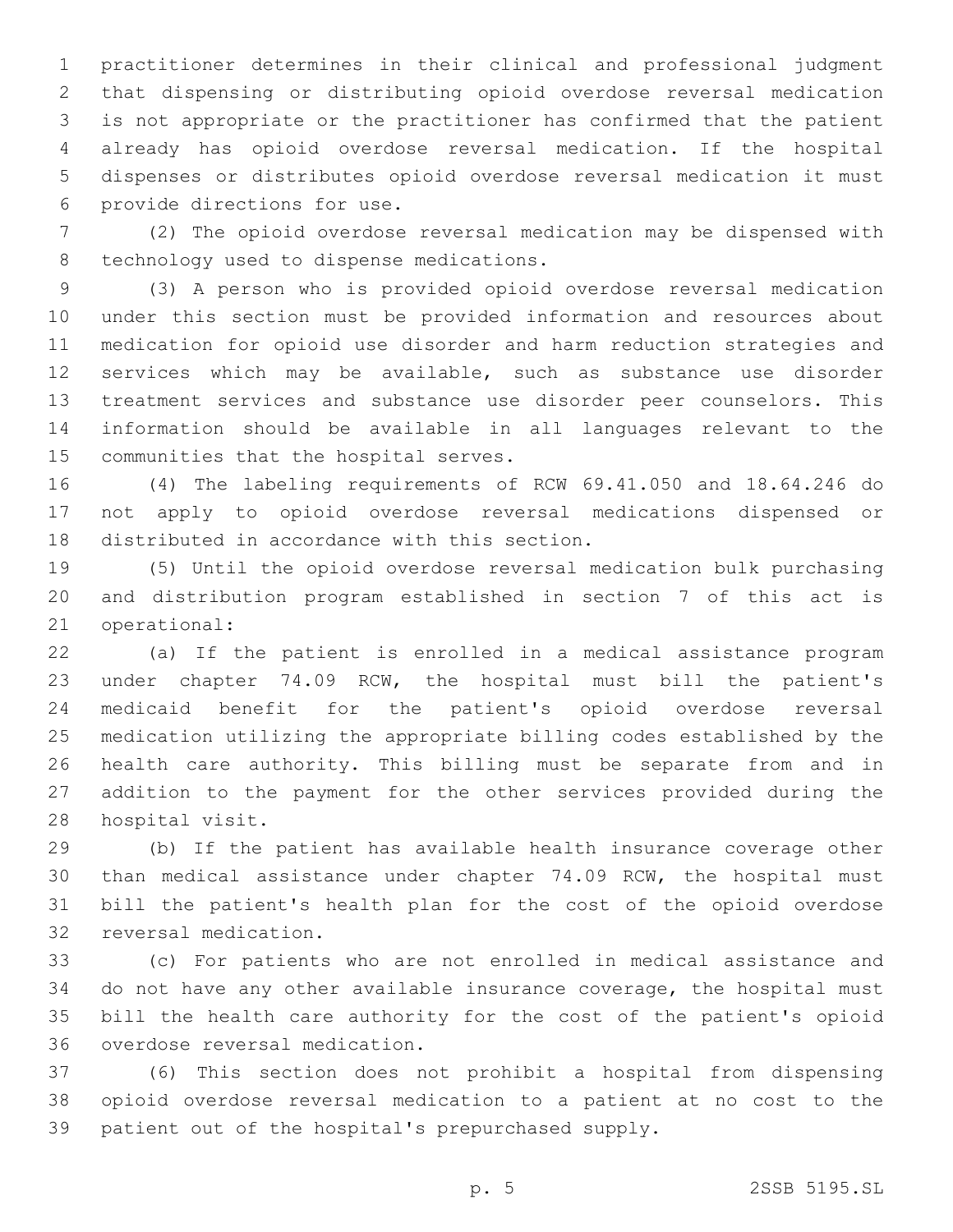(7) Nothing in this section prohibits or modifies a hospital's ability or responsibility to bill a patient's health insurance or to provide financial assistance as required by state or federal law.

 (8) A hospital, its employees, and its practitioners are immune from suit in any action, civil or criminal, or from professional or other disciplinary action, for action or inaction in compliance with 7 this section.

(9) For purposes of this section:8

 (a) "Opioid overdose reversal medication" has the meaning 10 provided in RCW 69.41.095.

(b) "Practitioner" has the meaning provided in RCW 18.64.011.

 NEW SECTION. **Sec. 4.** A new section is added to chapter 71.24 13 RCW to read as follows:

 (1) For any client presenting with symptoms of an opioid use disorder, or who reports recent use of opioids outside legal authority, all licensed or certified behavioral health agencies that provide individuals treatment for mental health or substance use disorder, withdrawal management, secure withdrawal management, evaluation and treatment, or opioid treatment programs must during 20 the client's intake, discharge, or treatment plan review, as 21 appropriate:

 (a) Inform the client about opioid overdose reversal medication and ask whether the client has opioid overdose reversal medication; 24 and

 (b) If a client does not possess opioid overdose reversal medication, unless the behavioral health provider determines using clinical and professional judgment that opioid overdose reversal medication is not appropriate, the behavioral health provider must:

 (i) Prescribe the client opioid overdose reversal medication or utilize the statewide naloxone standing order; and

 (ii) Assist the client in directly obtaining opioid overdose 32 reversal medication as soon as practical by:

 (A) Directly dispensing the opioid overdose reversal medication, 34 if authorized by state law;

 (B) Partnering with a pharmacy to obtain the opioid overdose reversal medication on the client's behalf and distributing the opioid overdose reversal medication to the client;

 (C) Assisting the client in utilizing a mail order pharmacy or pharmacy that mails prescription drugs directly to the behavioral

p. 6 2SSB 5195.SL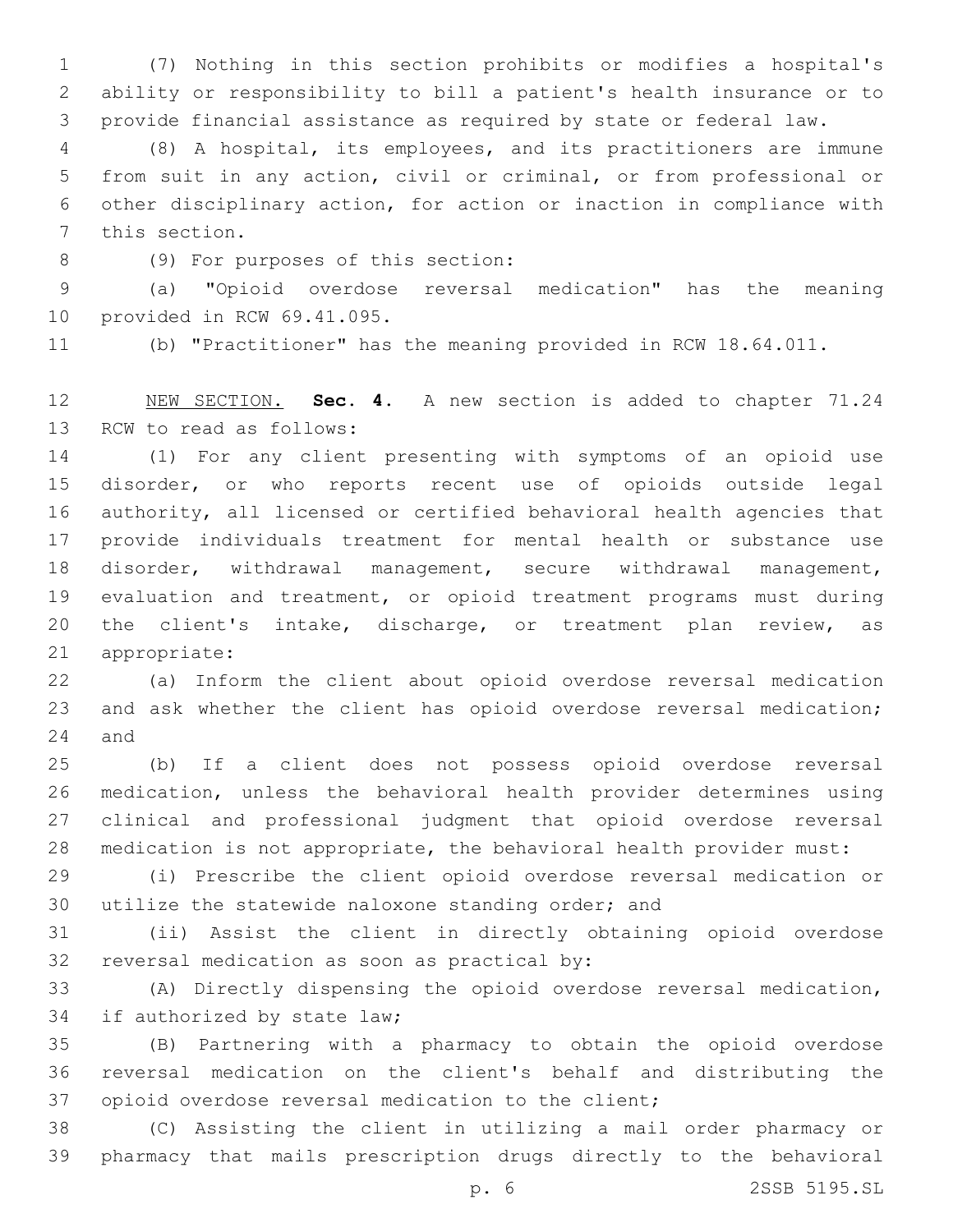health agency or client and distributing the opioid overdose reversal 2 medication to the client, if necessary;

 (D) Obtaining and distributing opioid overdose reversal medication through the bulk purchasing and distribution program 5 established in section 7 of this act; or

 (E) Using any other resources or means authorized by state law to 7 provide opioid overdose reversal medication.

 (2) Until the opioid overdose reversal medication bulk purchasing and distribution program established in section 7 of this act is operational, if a behavioral health agency listed in subsection (1) 11 of this section dispenses, distributes, or otherwise assists the client in directly obtaining the opioid overdose reversal medication 13 such that the agency is the billing entity, the behavioral health 14 agency must:

 (a) For clients enrolled in medical assistance under chapter 74.09 RCW, bill the client's medicaid benefit for the client's opioid overdose reversal medication utilizing the appropriate billing codes 18 established by the health care authority.

 (b) For clients with available health insurance coverage other than medical assistance under chapter 74.09 RCW, bill the client's health plan for the cost of the opioid overdose reversal medication.

 (c) For clients who are not enrolled in medical assistance under chapter 74.09 RCW and do not have any other available health insurance coverage, bill the health care authority for the cost of 25 the client's opioid overdose reversal medication.

 (3) A pharmacy that dispenses opioid overdose reversal medication through a partnership or relationship with a behavioral health agency as described in subsection (1) of this section must bill the health care authority for the cost of the client's opioid overdose reversal medication for clients that are not enrolled in medical assistance under chapter 74.09 RCW and do not have any other available health 32 insurance coverage.

 (4) The labeling requirements of RCW 69.41.050 and 18.64.246 do not apply to opioid overdose reversal medication dispensed or 35 delivered in accordance with this section.

 (5) A person who is provided opioid overdose reversal medication under this section must be provided information and resources about medication for opioid use disorder and harm reduction strategies and services which may be available, such as substance use disorder treatment services and substance use disorder peer counselors. This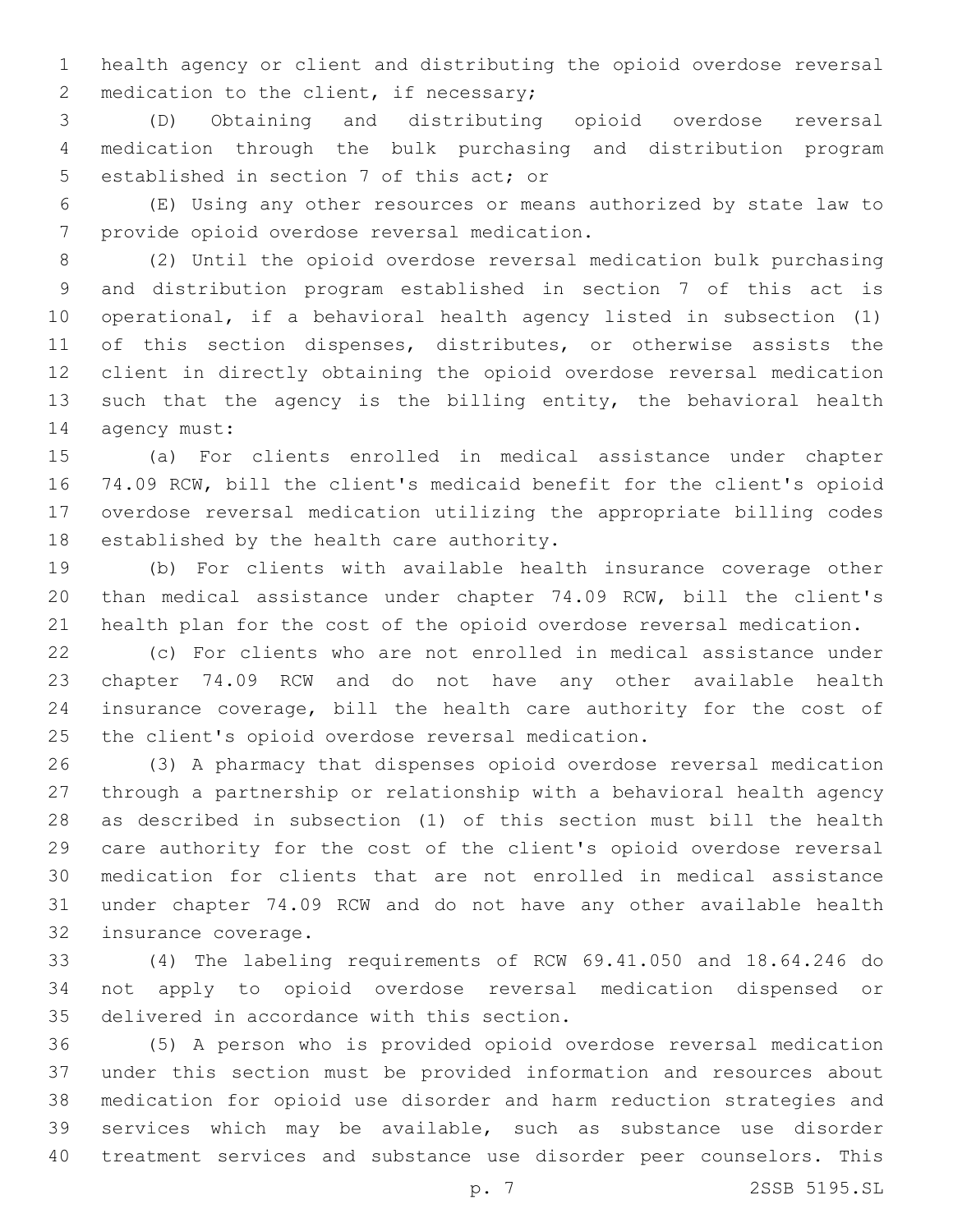information should be available in all languages relevant to the communities that the behavioral health agency serves.

 (6) The individual or entity that dispenses, distributes, or delivers an opioid overdose reversal medication in accordance with this section shall ensure that the directions for use are provided.

 (7) Actions taken in compliance with subsection (1) of this section by an entity that provides only mental health treatment may not be construed as the entity holding itself out as providing or in fact providing substance use disorder diagnosis, treatment, or referral for treatment for purposes of state or federal law.

 (8) A behavioral health agency, its employees, and providers are immune from suit in any action, civil or criminal, or from professional or other disciplinary action, for action or inaction in 14 compliance with this section.

 (9) For purposes of this section, "opioid overdose reversal medication" has the meaning provided in RCW 69.41.095.

 NEW SECTION. **Sec. 5.** A new section is added to chapter 74.09 18 RCW to read as follows:

 Until the opioid overdose reversal medication bulk purchasing and distribution program established in section 7 of this act is 21 operational:

 (1) Upon initiation or renewal of a contract with the authority to administer a medicaid managed care plan, a managed care organization must reimburse a hospital or behavioral health agency for dispensing or distributing opioid overdose reversal medication to a covered person under sections 3 and 4 of this act.

 (2) If the person is not enrolled in a medicaid managed care plan and does not have any other available insurance coverage, the authority must reimburse a hospital, behavioral health agency, or pharmacy for dispensing or distributing opioid overdose reversal 31 medication under sections 3 and 4 of this act.

 NEW SECTION. **Sec. 6.** A new section is added to chapter 74.09 33 RCW to read as follows:

 (1) The authority, in consultation with the department of health, the office of the insurance commissioner, and the addictions, drug, and alcohol institute at the University of Washington, shall provide technical assistance to hospitals and licensed or certified, behavioral health agencies to assist these entities, practitioners,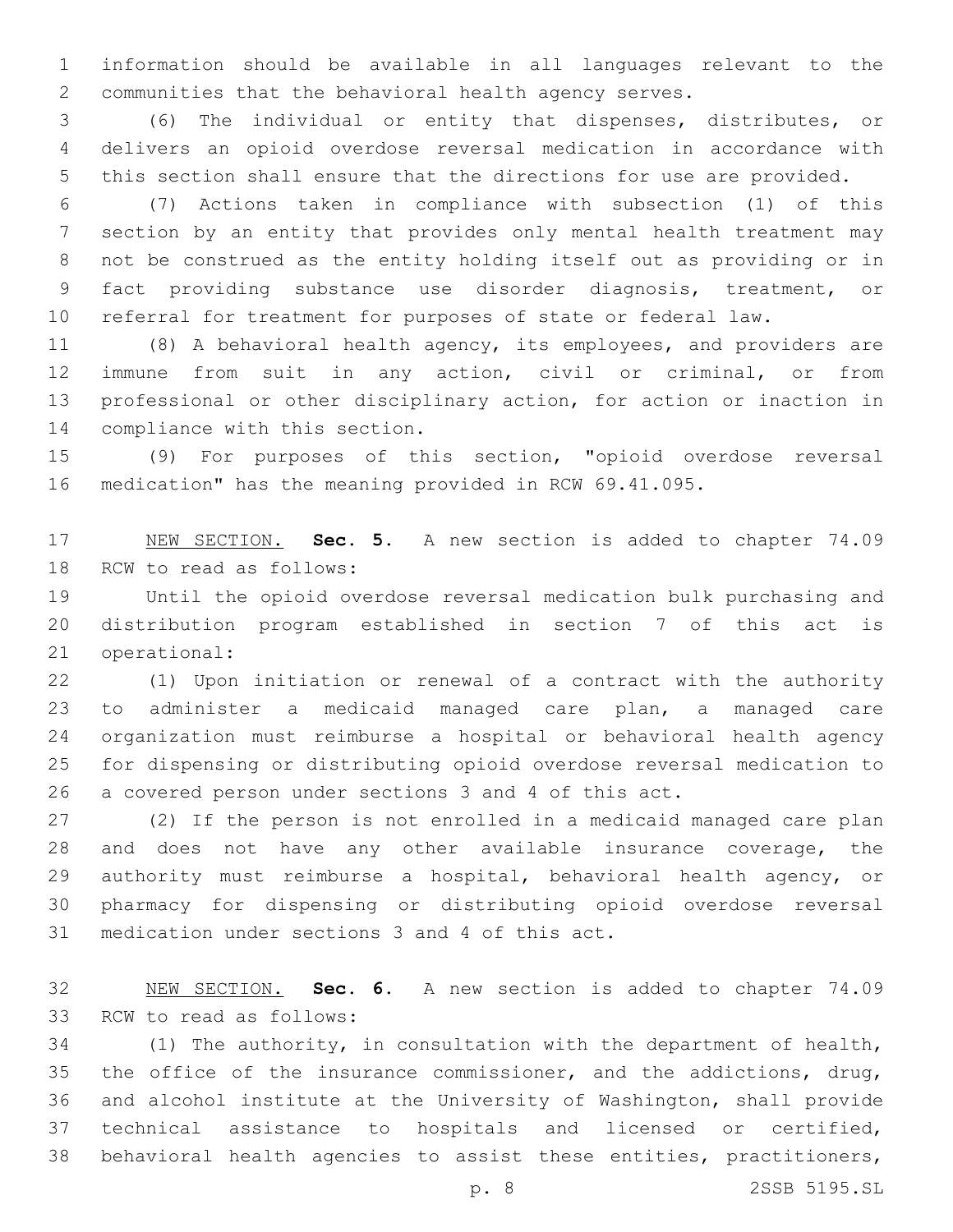and providers in complying with sections 3 and 4 of this act. The technical assistance provided to behavioral health agencies must include:3

 (a) Training nonmedical providers on distributing and providing client education and directions for use of opioid overdose reversal medication;6

 (b) Providing written guidance for billing for opioid overdose 8 reversal medication; and

 (c) Analyzing the cost of additional behavioral health agency staff time to carry out the activities in section 4 of this act, and providing written guidance no later than January 1, 2022, for funding and billing direct service activities related to assisting clients to 13 obtain opioid overdose reversal medication.

 (2) The authority shall develop written materials in all relevant languages for each hospital and applicable licensed or certified behavioral health agency to comply with sections 3 and 4 of this act, including directions for the use of opioid overdose reversal medication, and provide them to all hospitals and behavioral health 19 agencies by January 1, 2022.

 NEW SECTION. **Sec. 7.** A new section is added to chapter 70.14 21 RCW to read as follows:

 (1) As soon as reasonably practicable, the health care authority shall establish a bulk purchasing and distribution program for opioid overdose reversal medication. The health care authority is authorized 25 to:

 (a) Purchase or enter into contracts as necessary to purchase and distribute opioid overdose reversal medication, collect an 28 assessment, and administer the program;

 (b) Bill, charge, and receive payment from health carriers, managed health care systems, and to the extent that any self-insured health plans choose to participate, self-insured health plans; and

 (c) Perform any other functions as may be necessary or proper to 33 establish and administer the program.

 (2) To establish and administer the opioid overdose reversal medication bulk purchasing and distribution program, the health care authority may adopt rules providing the following:

 (a) A dosage-based assessment and formula to determine the assessment for each opioid overdose reversal medication provided to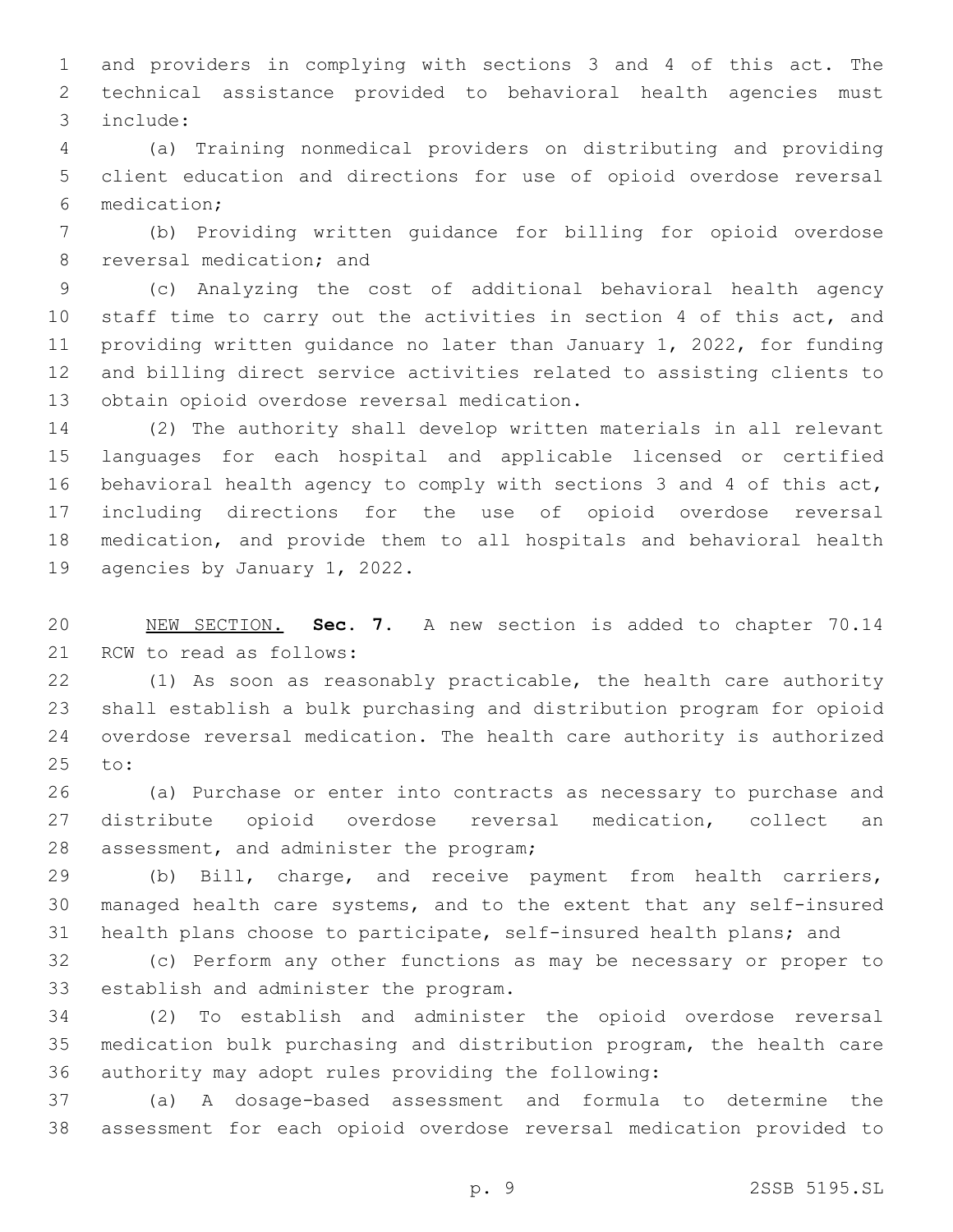an individual through the program that includes administrative costs 2 of the program;

 (b) The mechanism, requirements, and timeline for health carriers, managed health care systems, and self-insured plans to pay 5 the dosage-based assessments;

 (c) The types of health care facilities, health care providers, or other entities that are required to or are permitted to 8 participate in the program;

 (d) The billing procedures for any participating health care facility, health care provider, or other entity participating in the 11 program; and

 (e) Any other rules necessary to establish, implement, or 13 administer the program.

 (3) The following agencies, health plans, and insurers must participate in the bulk purchasing and distribution program:

16 (a) Health carriers;

 (b) Managed health care systems administering a medicaid managed 18 care plan; and

(c) The health care authority for purposes of:

 (i) Health plans offered to public employees and their 21 dependents;

 (ii) Individuals enrolled in medical assistance under chapter 23 74.09 RCW that are not enrolled in a managed care plan; and

(iii) Uninsured individuals.24

 (4) The health care authority may establish an interest charge for late payment of any assessment under this section. The health care authority shall assess a civil penalty against any health carrier, managed health care system, or self-insured health plan that fails to pay an assessment within three months of billing. The civil penalty under this subsection is 150 percent of such assessment. The health care authority is authorized to file liens and seek judgment to recover amounts in arrears and civil penalties, and recover reasonable collection costs, including reasonable attorneys' fees and costs. Civil penalties so levied must be deposited in the opioid overdose reversal medication account created in section 8 of this 36 act.

 (5) The health care authority in coordination with the office of the insurance commissioner may recommend to the appropriate committees of the legislature the termination of the bulk purchasing and distribution mechanism for opioid overdose reversal medication if

p. 10 2SSB 5195.SL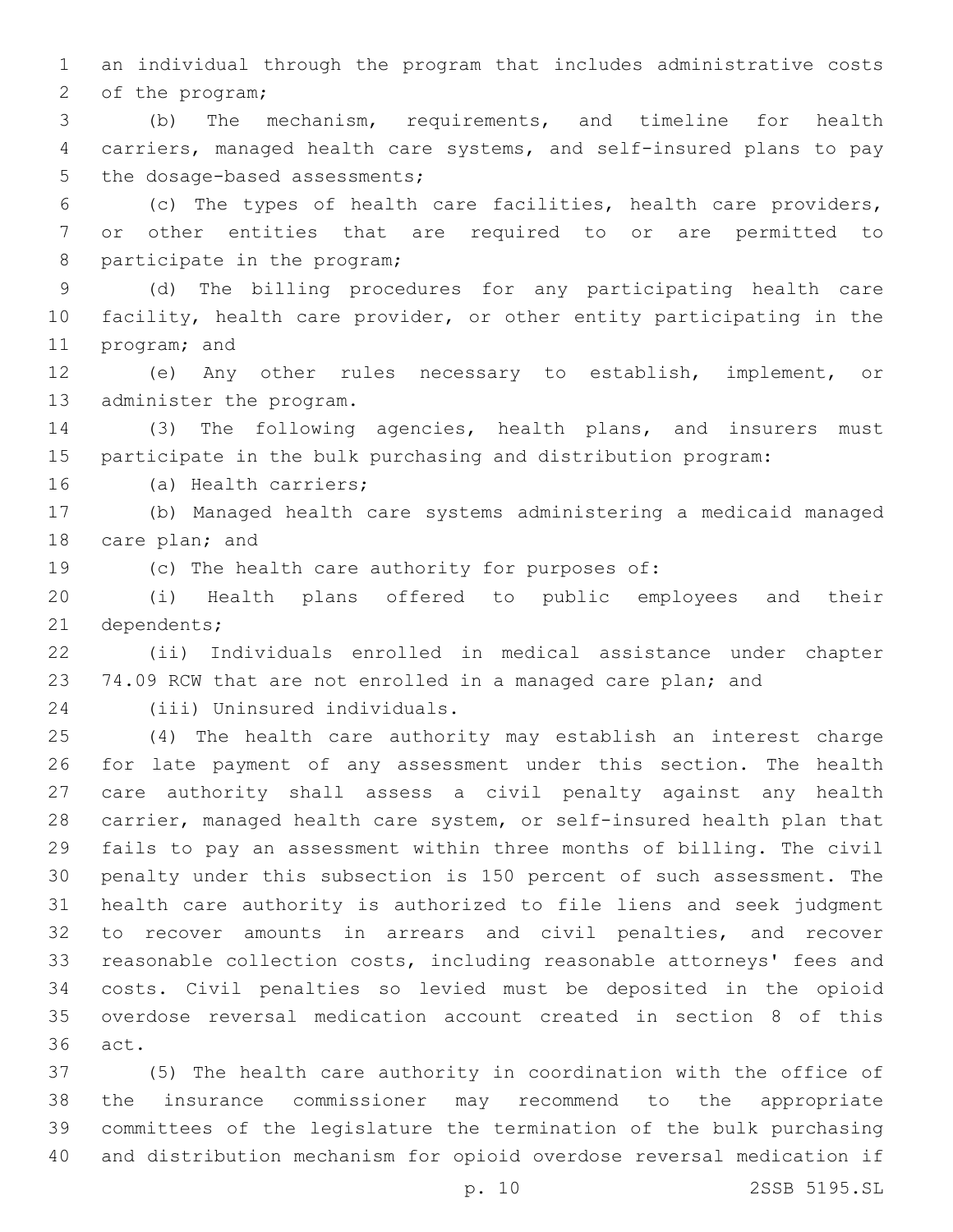it finds that the original intent of its formation and operation has 2 not been achieved.

 (6) By January 1, 2022, the health care authority shall submit a report to the legislature on the progress towards establishing the bulk purchasing and distribution program. The health care authority shall submit an updated report on the progress towards establishing the bulk purchasing and distribution program by January 1, 2023.

 (7) By July 1, 2025, the health care authority shall submit recommendations to the appropriate committees of the legislature on whether and how the opioid overdose reversal medication bulk purchasing and distribution program may be expanded to include other 12 prescription drugs.

 (8) "Opioid overdose reversal medication" has the same meaning as 14 provided in RCW 69.41.095.

 NEW SECTION. **Sec. 8.** A new section is added to chapter 70.14 16 RCW to read as follows:

 The opioid overdose reversal medication account is created in the custody of the state treasurer. All receipts from collections under section 7 of this act must be deposited into the account. Expenditures from the account may be used only for the operation and administration of the opioid overdose reversal medication bulk purchasing and distribution program identified in section 7 of this act. Only the director of the health care authority or the director's designee may authorize expenditures from the account. The account is subject to allotment procedures under chapter 43.88 RCW, but an 26 appropriation is not required for expenditures.

 **Sec. 9.** RCW 39.26.125 and 2012 c 224 s 14 are each amended to 28 read as follows:

 All contracts must be entered into pursuant to competitive 30 solicitation, except for:

31 (1) Emergency contracts;

 (2) Sole source contracts that comply with the provisions of RCW 39.26.140;33

 (3) Direct buy purchases, as designated by the director. The director shall establish policies to define criteria for direct buy purchases. These criteria may be adjusted to accommodate special market conditions and to promote market diversity for the benefit of 38 the citizens of the state of Washington;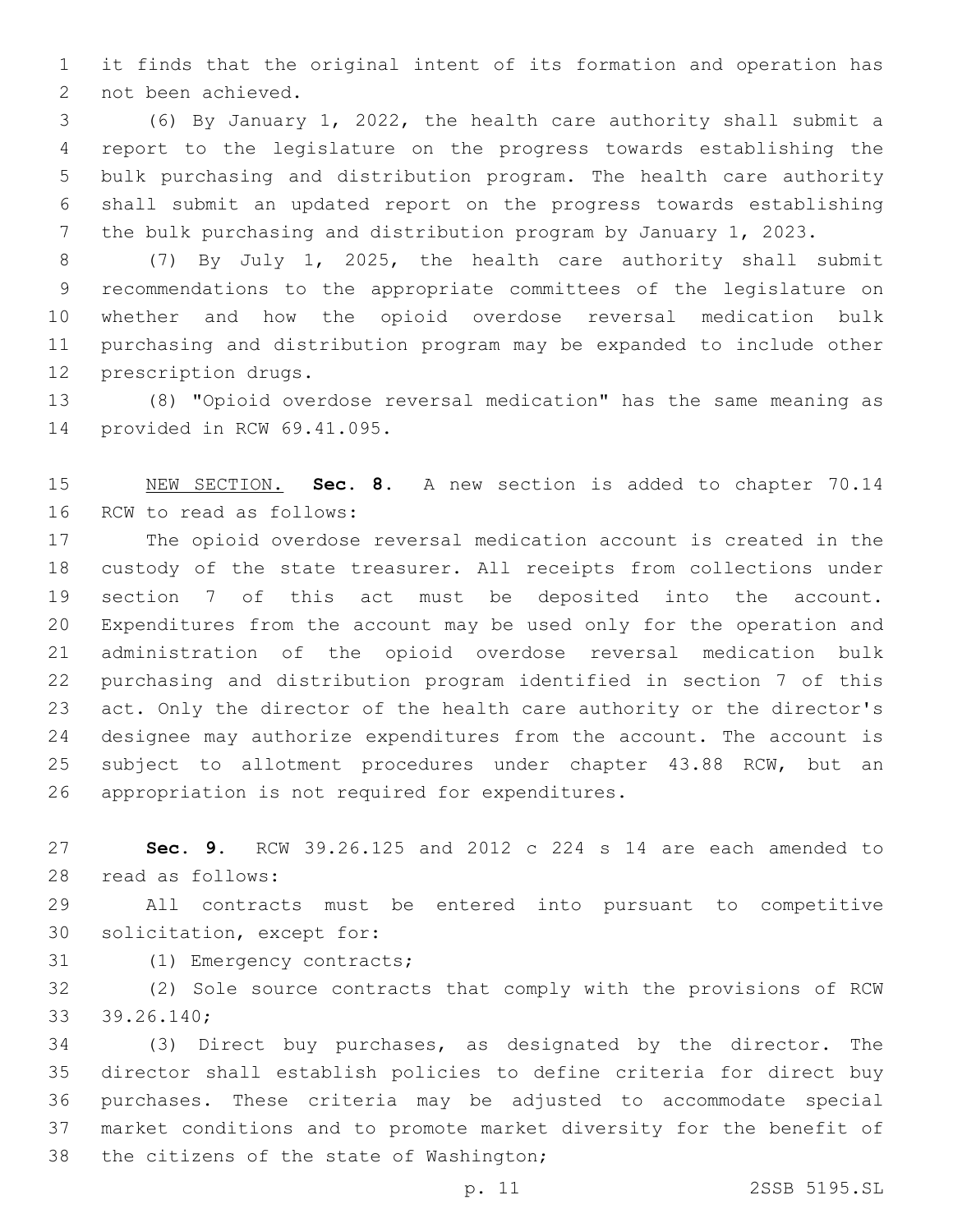(4) Purchases involving special facilities, services, or market conditions, in which instances of direct negotiation is in the best 3 interest of the state;

 (5) Purchases from master contracts established by the department 5 or an agency authorized by the department;

(6) Client services contracts;6

 (7) Other specific contracts or classes or groups of contracts exempted from the competitive solicitation process when the director determines that a competitive solicitation process is not appropriate 10 or cost-effective;

 (8) Off-contract purchases of Washington grown food when such food is not available from Washington sources through an existing contract. However, Washington grown food purchased under this subsection must be of an equivalent or better quality than similar food available through the contract and must be able to be paid from the agency's existing budget. This requirement also applies to purchases and contracts for purchases executed by state agencies, including institutions of higher education as defined in RCW 28B.10.016, under delegated authority granted in accordance with this 20 chapter or under RCW 28B.10.029;

 (9) Contracts awarded to companies that furnish a service where the tariff is established by the utilities and transportation 23 commission or other public entity;

 (10) Intergovernmental agreements awarded to any governmental 25 entity, whether federal, state, or local and any department, 26 division, or subdivision thereof;

 (11) Contracts for services that are necessary to the conduct of collaborative research if the use of a specific contractor is 29 mandated by the funding source as a condition of granting funds;

 (12) Contracts for architectural and engineering services as defined in RCW 39.80.020, which shall be entered into under chapter 32 39.80 RCW:

 (13) Contracts for the employment of expert witnesses for the purposes of litigation; ((and))

 (14) Contracts for bank supervision authorized under RCW ((30.38.040)) 30A.38.040; and

 (15) Contracts for the purchase of opioid overdose reversal medication authorized under section 7 of this act.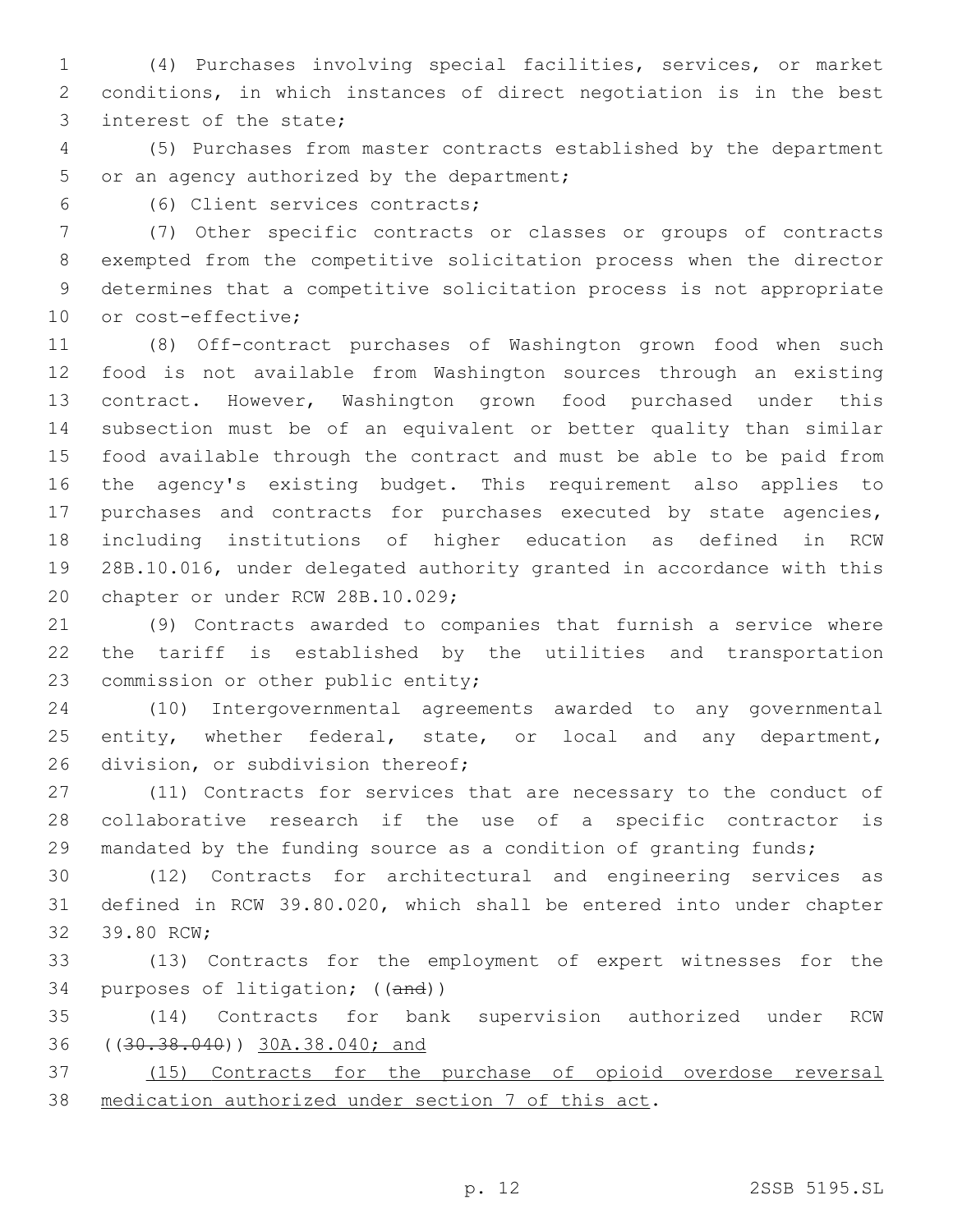NEW SECTION. **Sec. 10.** A new section is added to chapter 41.05 2 RCW to read as follows:

 A health plan offered to public employees and their covered dependents under this chapter that is issued or renewed on or after January 1, 2023, must participate in the bulk purchasing and distribution program for opioid overdose reversal medication established in section 7 of this act once the program is operational.

 NEW SECTION. **Sec. 11.** A new section is added to chapter 48.43 9 RCW to read as follows:

 For health plans issued or renewed on or after January 1, 2023, health carriers must participate in the opioid overdose reversal medication bulk purchasing and distribution program established in section 7 of this act once the program is operational. A health plan may not impose enrollee cost sharing related to opioid overdose reversal medication provided through the bulk purchasing and distribution program established in section 7 of this act.

 NEW SECTION. **Sec. 12.** A new section is added to chapter 74.09 18 RCW to read as follows:

 (1) Upon initiation or renewal of a contract with the authority to administer a medicaid managed care plan, a managed health care system must participate in the opioid overdose reversal medication bulk purchasing and distribution program established in section 7 of 23 this act once the program is operational.

 (2) The health care authority must participate in the opioid overdose reversal medication bulk purchasing and distribution program established in section 7 of this act once the program is operational for purposes of individuals enrolled in medical assistance under this chapter that are not enrolled in a managed care plan and are uninsured individuals.29

 NEW SECTION. **Sec. 13.** (1) The health care authority may adopt rules necessary to implement sections 7 through 12 of this act.

 (2) The insurance commissioner may adopt rules necessary to 33 implement sections 7 and 11 of this act.

 NEW SECTION. **Sec. 14.** Sections 2 through 4 of this act take effect January 1, 2022.